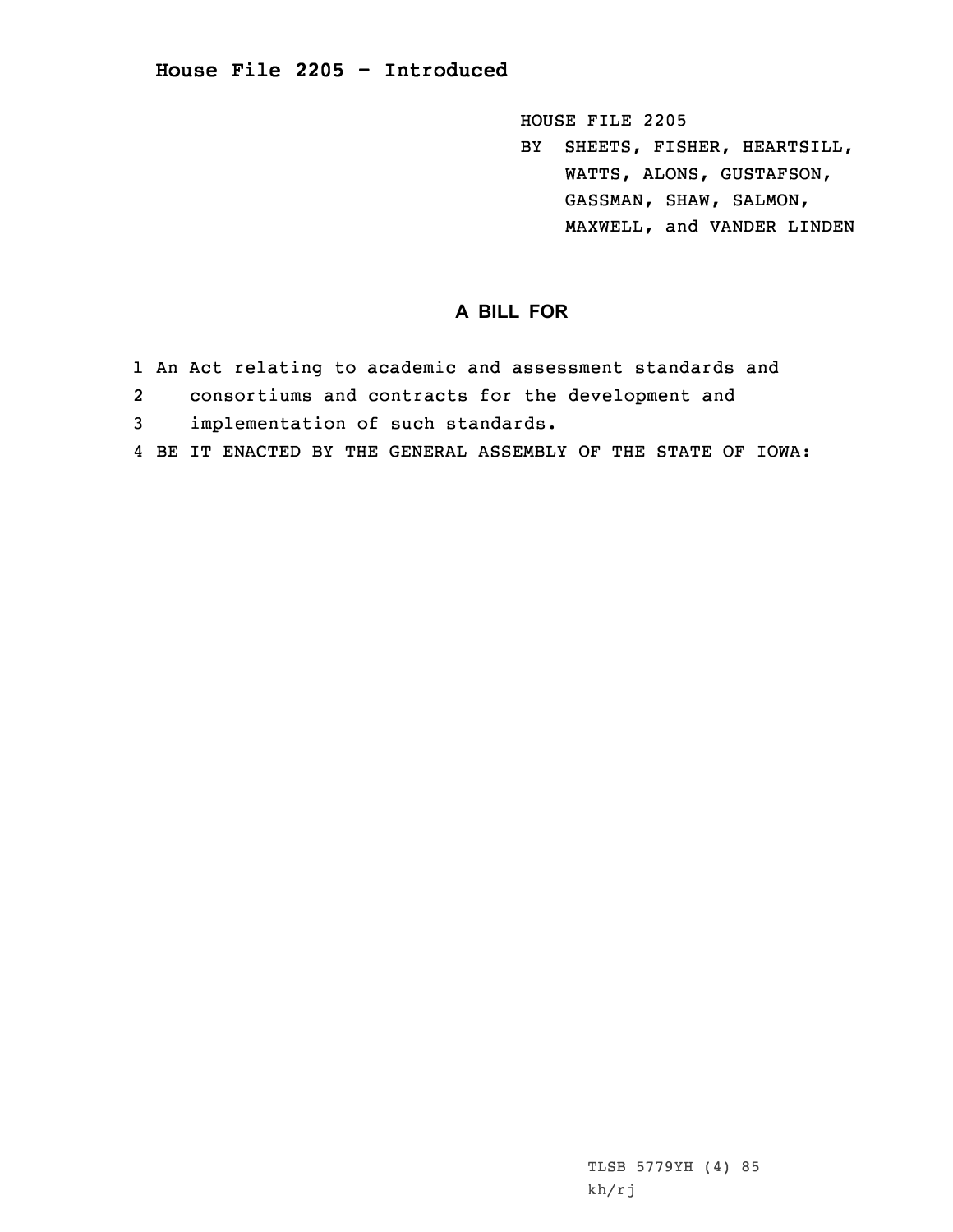1 Section 1. Section 256.7, subsection 21, paragraph b, 2 subparagraphs (2) and (3), Code 2014, are amended to read as 3 follows:

4 (2) Notwithstanding subparagraph (1), for the school year beginning July 1, 2016, and each succeeding school year, the rules shall provide that all students enrolled in school districts in grades three through eleven shall be administered an assessment during the last quarter of the school year that at <sup>a</sup> minimum assesses the indicators identified in this 10 paragraph "b"; is aligned with the Iowa common core content standards in both content and rigor; accurately describes student achievement and growth for purposes of the school, the school district, and state accountability systems; and provides valid, reliable, and fair measures of student progress toward college or career readiness.

 (3) The director shall establish an assessment task force to review and make recommendations for <sup>a</sup> statewide assessment of student progress on the indicators identified pursuant to this paragraph *"b"*. The task force shall recommend <sup>a</sup> statewide 20 assessment that is aligned to the Iowa common core content standards and is, at <sup>a</sup> minimum, valid, reliable, tested, and piloted in Iowa. In addition, in developing recommendations, the task force shall consider the costs to school districts and the state in providing and administering such an assessment and the technical support necessary to implement the assessment. The task force shall submit its recommendations in <sup>a</sup> report to the director, the state board, and the general assembly by January 1, 2015. The task force shall assist with the final development and implementation of the assessment administered pursuant to subparagraph (2). The task force members shall include but not be limited to teachers, school administrators, business leaders, representatives of state agencies, and members of the general public. This subparagraph is repealed July 1, 2020.

35 Sec. 2. Section 256.7, subsection 21, paragraph c, Code

-1-

LSB 5779YH (4) 85  $kh/rj$  1/10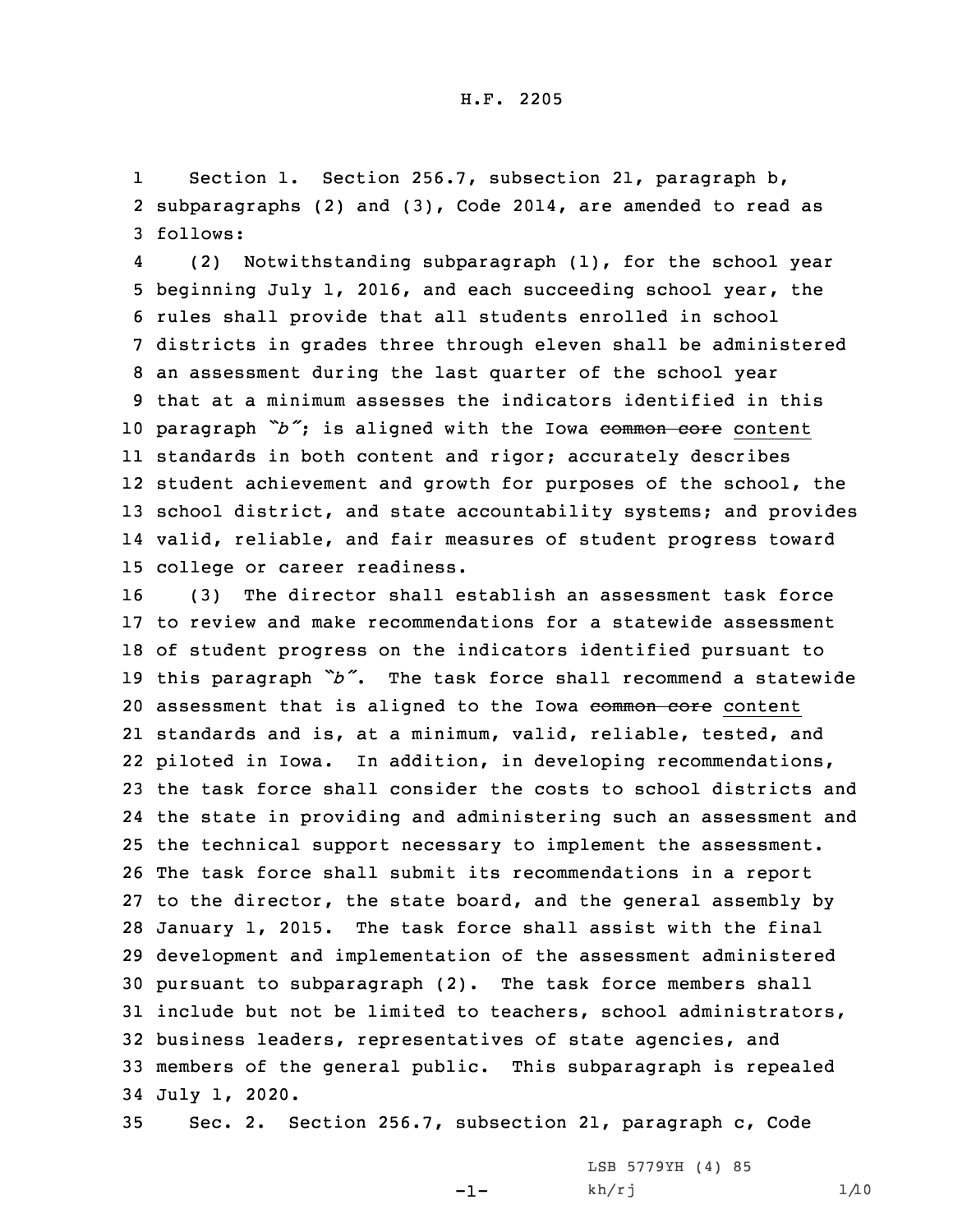1 2014, is amended to read as follows:

2 *c.* <sup>A</sup> requirement that all school districts and accredited nonpublic schools annually report to the department and the local community the district-wide progress made in attaining student achievement goals on the academic and other core indicators and the district-wide progress made in attaining locally established student learning goals. The school districts and accredited nonpublic schools shall demonstrate the use of multiple assessment measures in determining student achievement levels. The school districts and accredited nonpublic schools shall also report the number of students who graduate; the number of students who drop out of school; the number of students who are tested and the percentage of 14 students who are so tested annually; and the percentage of students who graduated during the prior school year and who 16 completed a core curriculum the Iowa content standards. The board shall develop and adopt uniform definitions consistent with the federal No Child Left Behind Act of 2001, Pub. L. No. 107-110 and any federal regulations adopted pursuant to the federal Act. The school districts and accredited nonpublic schools may report on other locally determined factors influencing student achievement. The school districts and accredited nonpublic schools shall also report to the local community their results by individual attendance center. Sec. 3. Section 256.7, subsection 26, paragraph a, unnumbered paragraph 1, Code 2014, is amended to read as 27 follows: 28 Adopt rules that establish a core curriculum and the Iowa content standards which school districts and accredited nonpublic schools may elect to use. The state board shall also adopt high school graduation requirements for all students in school districts and accredited nonpublic schools that include

33 at <sup>a</sup> minimum satisfactory completion of four years of English 34 and language arts, three years of mathematics, three years of 35 science, and three years of social studies.

 $-2-$ 

LSB 5779YH (4) 85 kh/rj 2/10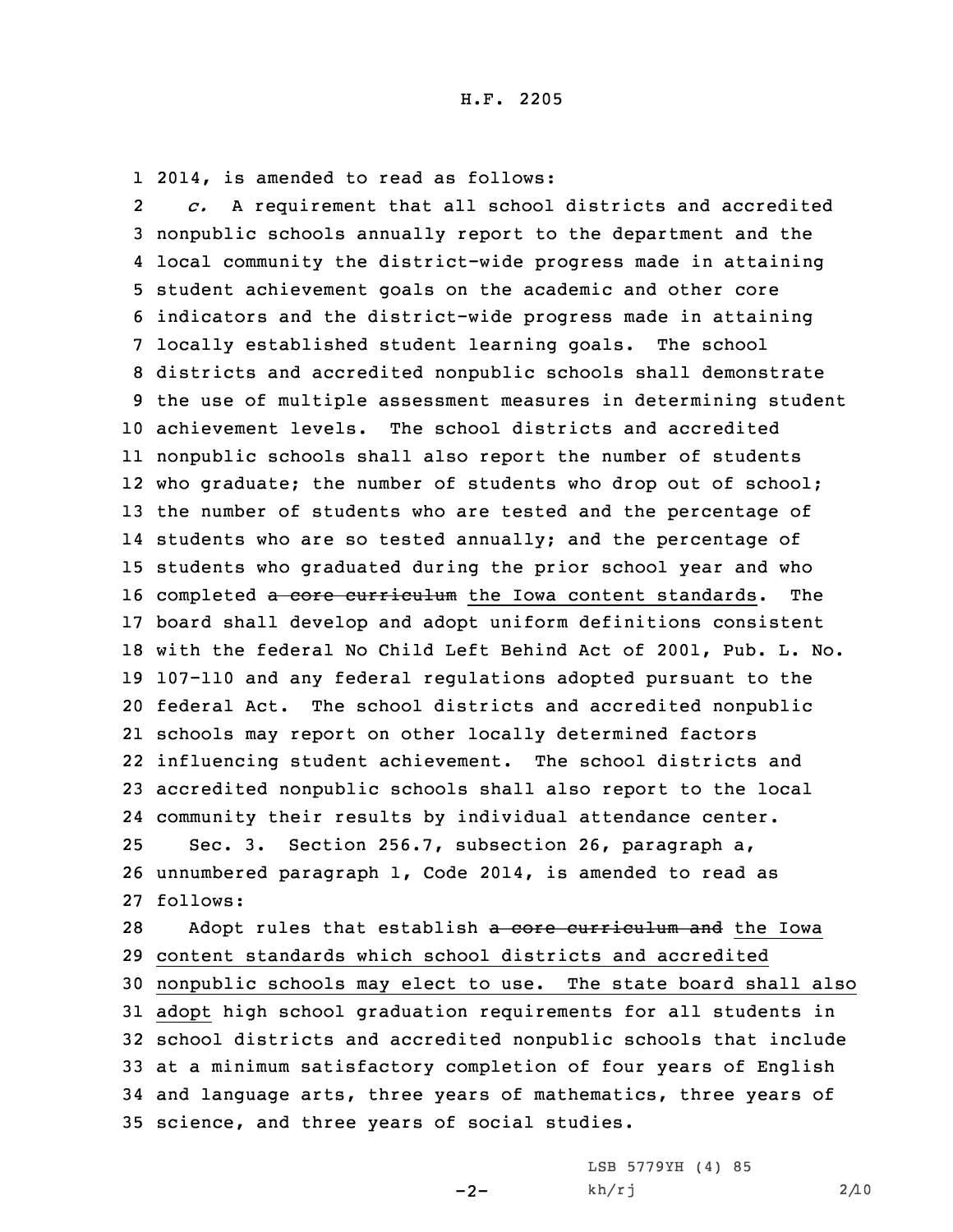Sec. 4. Section 256.7, subsection 26, paragraph a,

1

 subparagraph (3), Code 2014, is amended to read as follows: 3 (3) The rules establishing a core curriculum the Iowa 4 content standards shall address the core content assessment standards in subsection 28 and the skills and knowledge students need to be successful in the twenty-first century. 7 The core curriculum Iowa content standards shall include social studies and twenty-first century learning skills which include but are not limited to civic literacy, health literacy, technology literacy, financial literacy, and employability skills; and shall address the curricular needs of students in kindergarten through grade twelve in those areas. The department shall further define the twenty-first century learning skills components by rule. Sec. 5. Section 256.7, subsection 26, paragraph b, Code 2014, is amended by striking the paragraph. Sec. 6. Section 256.7, subsection 26, paragraph c, Code 2014, is amended to read as follows: *c.* Neither the state board nor the department shall require school districts or accredited nonpublic schools to adopt <sup>a</sup> specific textbook, textbook series, or specific instructional methodology, or acquire specific textbooks, curriculum materials, or educational products from <sup>a</sup> specific vendor 24 in order to meet the core curriculum requirements of this 25 subsection or the core content assessment standards adopted pursuant to subsection 28. Sec. 7. Section 256.7, subsection 28, Code 2014, is amended to read as follows: 29 28. Adopt a set of core content assessment standards applicable to all students in kindergarten through grade twelve in every school district and accredited nonpublic school. For purposes of this subsection, *"core content assessment standards"* 33 includes reading, mathematics, and science. The core content 34 assessment standards shall be identical to the core content assessment standards included in Iowa's approved <sup>2006</sup> standards

 $-3-$ 

LSB 5779YH (4) 85  $kh/rj$  3/10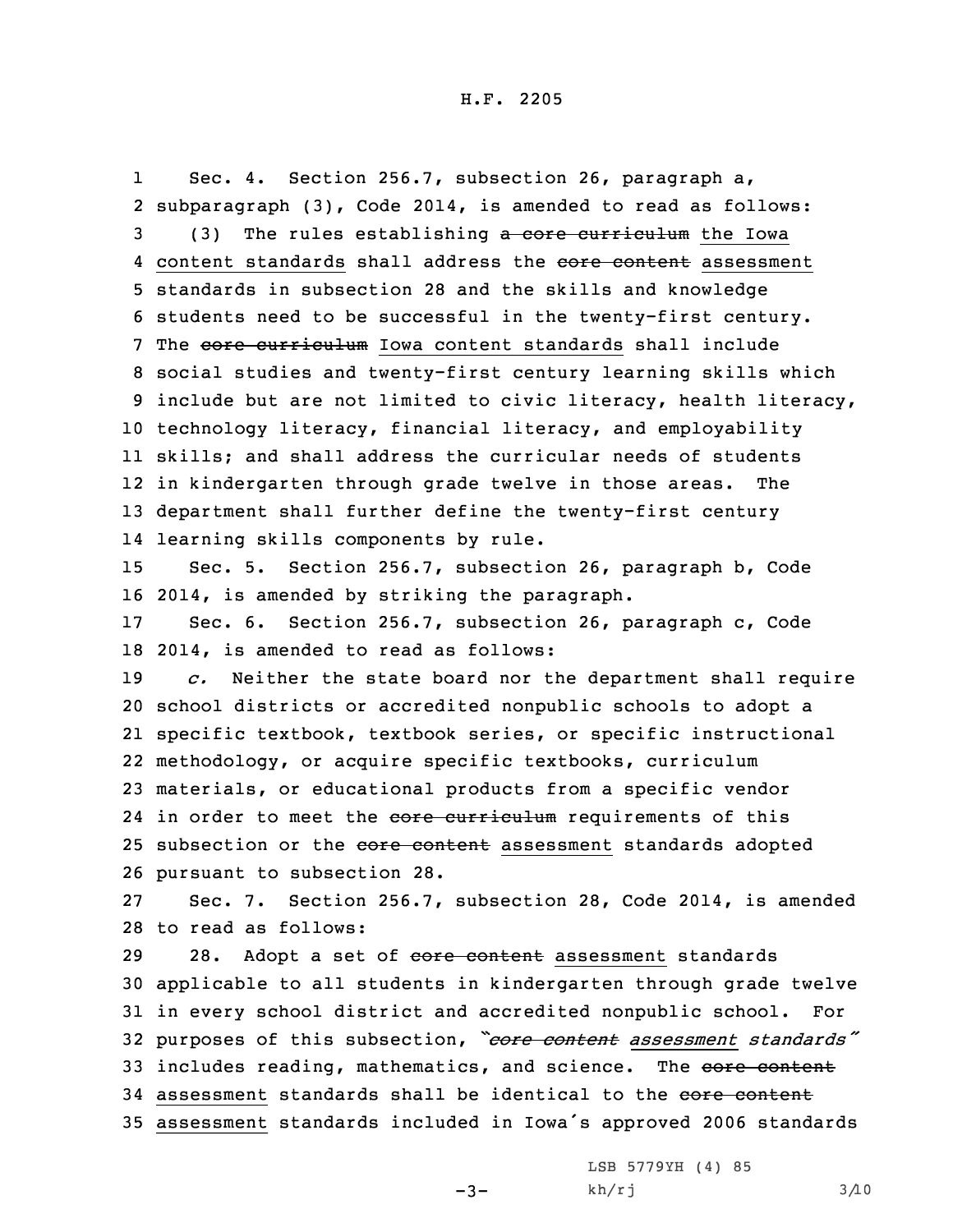and assessment system under Tit. <sup>I</sup> of the federal Elementary and Secondary Education Act of 1965, 20 U.S.C. § 6301 et seq., as amended by the federal No Child Left Behind Act of 2001, Pub. L. No. 107-110. School districts and accredited 5 nonpublic schools shall include, at a minimum, the core content assessment standards adopted pursuant to this subsection in any set of locally developed content standards. School districts and accredited nonpublic schools are strongly encouraged to set higher expectations in local standards. As changes in federal law or regulation occur, the state board is authorized to amend ll the <del>core content</del> assessment standards as appropriate.

12 Sec. 8. Section 256.7, Code 2014, is amended by adding the 13 following new subsection:

14 NEW SUBSECTION. 33. Adopt rules prohibiting the department from adopting and implementing the common core state standards published by the national governors association center for best practices and the council of chief state school officers. The rules may only allow the department to adopt and implement the Iowa content and assessment standards identified or developed by Iowa educators. The rules shall also prohibit the department from entering into <sup>a</sup> contract or <sup>a</sup> memorandum of understanding with another state or national organization for the development or implementation of statewide content or assessment standards unless the state board submits the contract or memorandum of understanding to the general assembly while the general assembly is in session or the director appears before the standing committees of the senate and house of representatives having jurisdiction over education to report on the proposed contract or memorandum of understanding.

30 Sec. 9. Section 256.9, subsection 53, paragraph a, Code 31 2014, is amended to read as follows:

32 *a.* Develop and distribute, in collaboration with the area 33 education agencies, core curriculum Iowa content standards 34 technical assistance and implementation strategies that school 35 districts and accredited nonpublic schools shall may utilize,

 $-4-$ 

LSB 5779YH (4) 85  $kh/rj$  4/10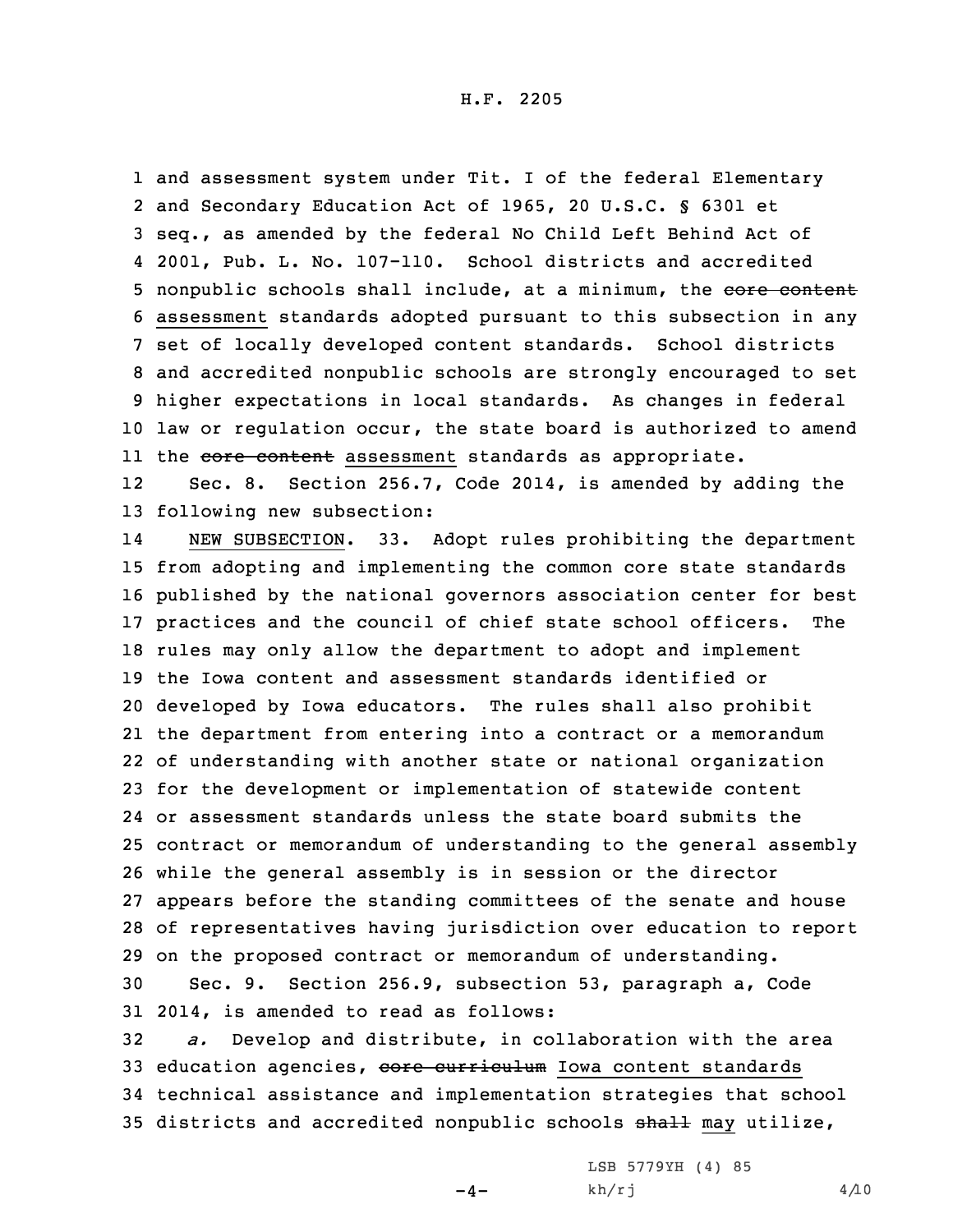H.F. 2205

 including but not limited to the development and delivery of formative and end-of-course model assessments classroom 3 teachers may use to measure student progress on the eore 4 curriculum content standards adopted pursuant to section 256.7, subsection 26. The department shall, in collaboration with the advisory group convened in accordance with paragraph *"b"* and educational assessment providers, identify and make available to school districts end-of-course and additional model end-of-course and additional assessments to align with 10 the expectations included in the Iowa core curriculum content standards. The model assessments shall be suitable to meet the multiple assessment measures requirement specified in section 256.7, subsection 21, paragraph *"c"*.

14 Sec. 10. Section 256.9, subsection 54, Code 2014, is amended 15 to read as follows:

 54. Submit an annual report to the general assembly by January 1 regarding activities, findings, and student progress 18 under the core curriculum Iowa content standards established pursuant to section 256.7, subsection 26. The annual report shall include the state board's findings and recommendations. 21 Sec. 11. Section 256.40, subsection 2, paragraph e, Code 2014, is amended to read as follows:

 *e.* Integrate services provided through the program with other career exploration-related activities such as the student 25 core curriculum graduation plan and the career information and decision-making system developed and administered under section 279.61, where appropriate.

28 Sec. 12. Section 256.42, subsection 6, Code 2014, is amended 29 to read as follows:

 6. Coursework offered under the initiative shall be rigorous and high quality, and the department shall annually evaluate the quality of the courses and ensure that coursework 33 is aligned with the state's core curriculum and core Iowa 34 content requirements standards and the assessment standards, as well as national standards of quality for online courses issued

 $-5-$ 

LSB 5779YH (4) 85  $kh/rj$  5/10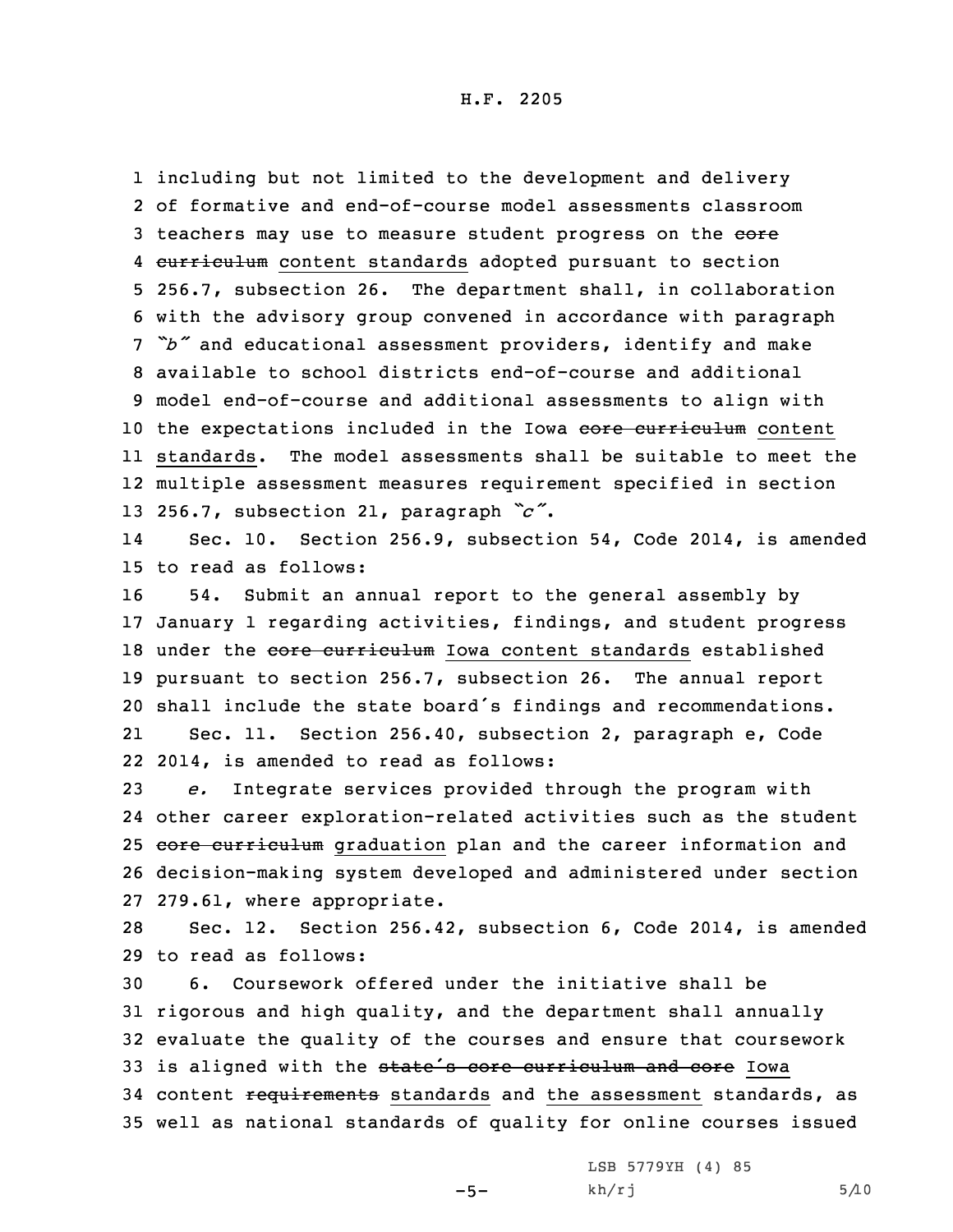1 by an internationally recognized association for kindergarten 2 through grade twelve online learning.

3 Sec. 13. Section 257.11, subsection 11, Code 2014, is 4 amended to read as follows:

 11. *Shared classes and curriculum standards.* A school district shall ensure that any course made available to <sup>a</sup> student through any sharing agreement between the school district and <sup>a</sup> community college or any other entity providing course programming pursuant to this section to students enrolled in the school district meets the expectations ll contained in <del>the core curriculum adopted pursuant to</del> section 256.7, subsection 26. The school district shall ensure that any course that has the capacity to generate college credit shall be equivalent to college-level work.

15 Sec. 14. Section 258.4, subsection 8, Code 2014, is amended 16 to read as follows:

17 8. Establish a minimum set of competencies and eore 18 curriculum content standards for approval of a vocational program sequence that addresses the following: new and emerging technologies; job-seeking, job-keeping, and other employment skills, including self-employment and entrepreneurial skills, that reflect current industry standards, leadership skills, entrepreneurial, and labor-market needs; and the strengthening of basic academic skills. Sec. 15. Section 260C.14, subsection 22, paragraph b, Code 2014, is amended to read as follows:

 *b.* Collaborate with the state board of regents to meet the requirements specified in section 262.9, subsection 33, including but not limited to developing <sup>a</sup> systematic process for expanding academic discipline and meetings between the community college faculty and faculty of the institutions of higher education governed by the state board of regents, 33 developing criteria to prioritize core curriculum areas Iowa content standards, promoting greater awareness of articulation-related activities, facilitating additional

-6-

LSB 5779YH (4) 85  $kh/rj$  6/10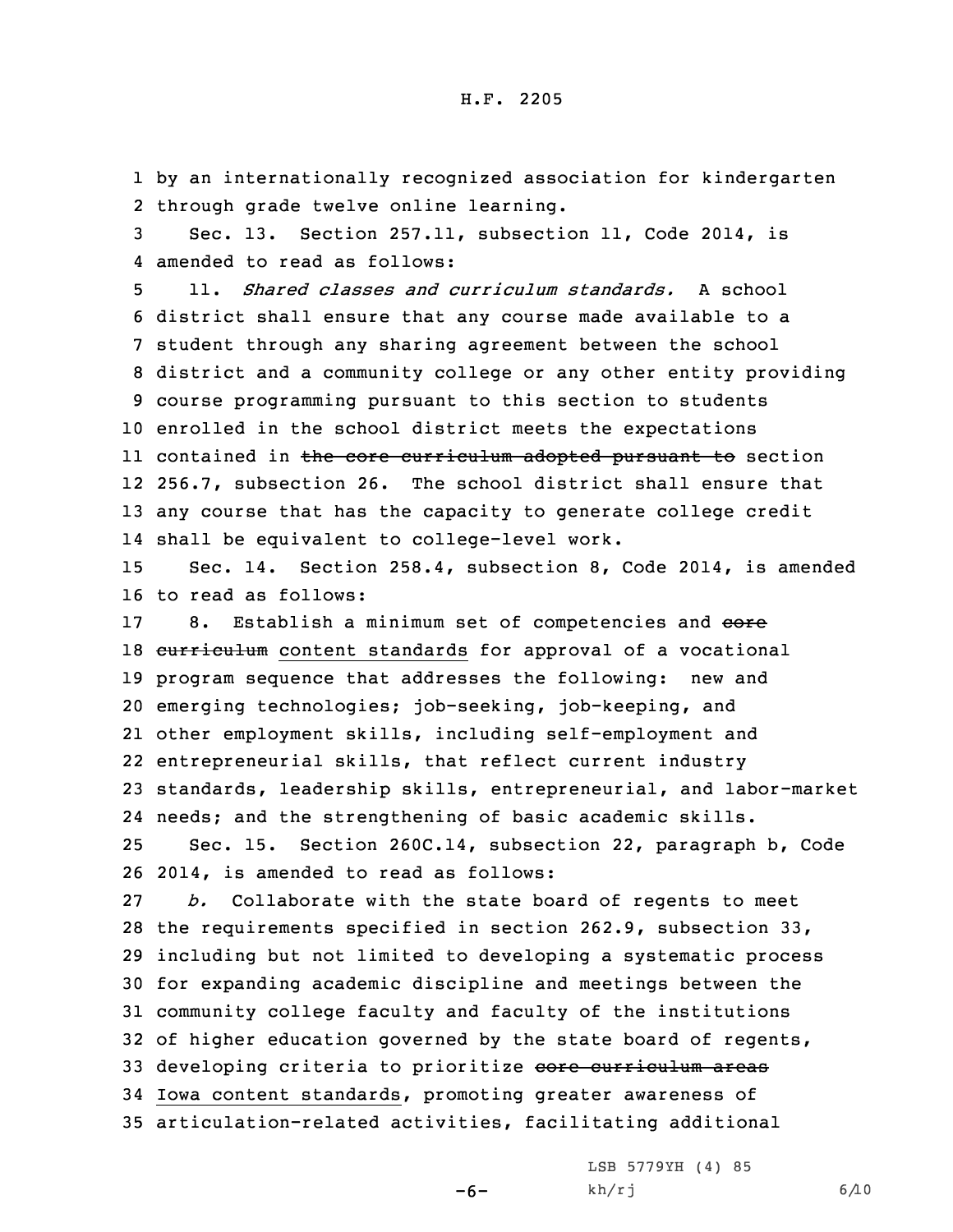H.F. 2205

 opportunities for individual institutions to pursue program articulation agreements for career and technical educational programs, and developing and implementing <sup>a</sup> process to examine <sup>a</sup> minimum of eight new associate of applied science degree programs for which articulation agreements would serve students' continued academic success in those degree programs. Sec. 16. Section 261E.4, subsection 4, Code 2014, is amended

8 to read as follows:

 4. <sup>A</sup> school district shall establish prerequisite coursework for each advanced placement course offered and shall describe the prerequisites in the course registration handbook, which shall be provided to every junior high school or middle 13 school student prior to the development of a core curriculum graduation plan pursuant to section 279.61.

15 Sec. 17. Section 261E.6, subsection 2, Code 2014, is amended 16 to read as follows:

 2. *Notification.* The availability and requirements of this program shall be included in each school district's student registration handbook. Information about the program shall be provided to the student and the student's parent or guardian 21 prior to the development of the student's core curriculum graduation plan under section 279.61. The school district shall establish <sup>a</sup> process by which students may indicate interest in and apply for enrollment in the program.

25 Sec. 18. Section 261E.8, subsection 1, Code 2014, is amended 26 to read as follows:

 1. <sup>A</sup> district-to-community college sharing or concurrent enrollment program is established to be administered by the department to promote rigorous academic or career and technical pursuits and to provide <sup>a</sup> wider variety of options to high school students to enroll part-time in eligible nonsectarian courses at or through community colleges established under chapter 260C. The program shall be made available to all resident students in grades nine through twelve. Notice of the availability of the program shall be included in <sup>a</sup> school

 $-7-$ 

LSB 5779YH (4) 85  $kh/rj$  7/10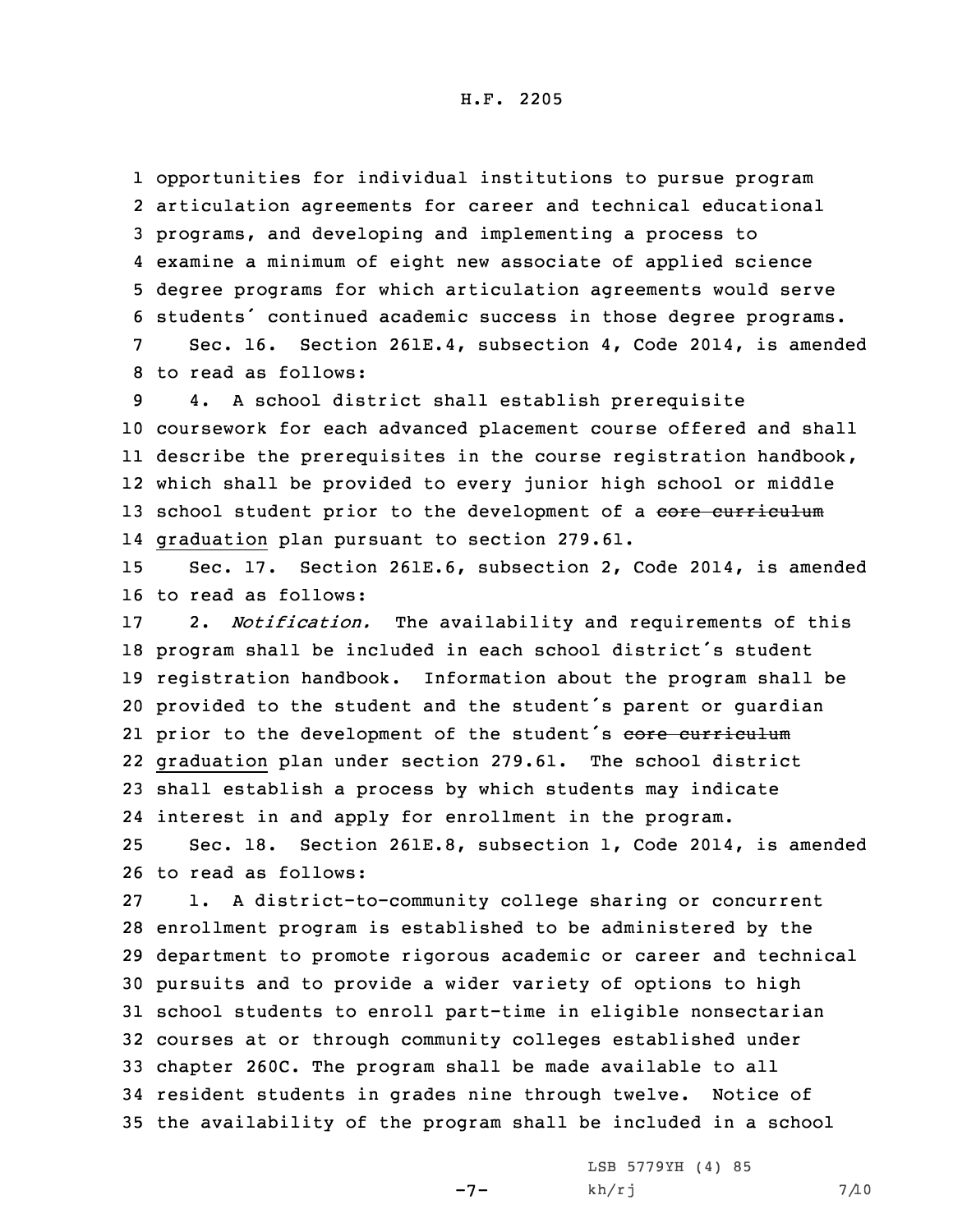district's student registration handbook and the handbook shall identify which courses, if successfully completed, generate college credit under the program. <sup>A</sup> student and the student's parent or legal guardian shall also be made aware of this 5 program as a part of the development of the student's core curriculum graduation plan in accordance with section 279.61. Sec. 19. Section 261E.9, subsection 2, paragraph b, Code

8 2014, is amended to read as follows:

9 *b.* <sup>A</sup> regional academy may include in its curriculum virtual 10 or internet-based coursework and courses delivered via the Iowa 11 communications network, career and technical courses, <del>core</del> 12 <del>curriculum</del> Iowa content standards coursework, courses required 13 pursuant to section 256.7, subsection 26, or section 256.11, 14 subsections 4 and 5, and asynchronous learning networks. 15 Sec. 20. Section 261E.9, subsection 4, Code 2014, is amended

16 to read as follows:

 4. Information regarding regional academies shall be provided to <sup>a</sup> student and the student's parent or guardian 19 prior to the development of the student's core curriculum graduation plan under section 279.61.

21 Sec. 21. Section 261E.10, subsection 4, Code 2014, is 22 amended to read as follows:

23 4. Information regarding career academies shall be provided 24 by the school district to <sup>a</sup> student and the student's parent 25 or guardian prior to the development of the student's eore 26 curriculum graduation plan under section 279.61.

27 Sec. 22. Section 262.9, subsection 33, paragraph c, Code 28 2014, is amended to read as follows:

29 *c.* Develop criteria to prioritize core curriculum areas the 30 Iowa content standards and create or review transition guides 31 for the core curriculum areas Iowa content standards.

32 Sec. 23. Section 279.61, Code 2014, is amended to read as 33 follows:

-8-

34 **279.61 Student plan for progress toward university admissions** 35 **—— report.**

> LSB 5779YH (4) 85  $kh/rj$  8/10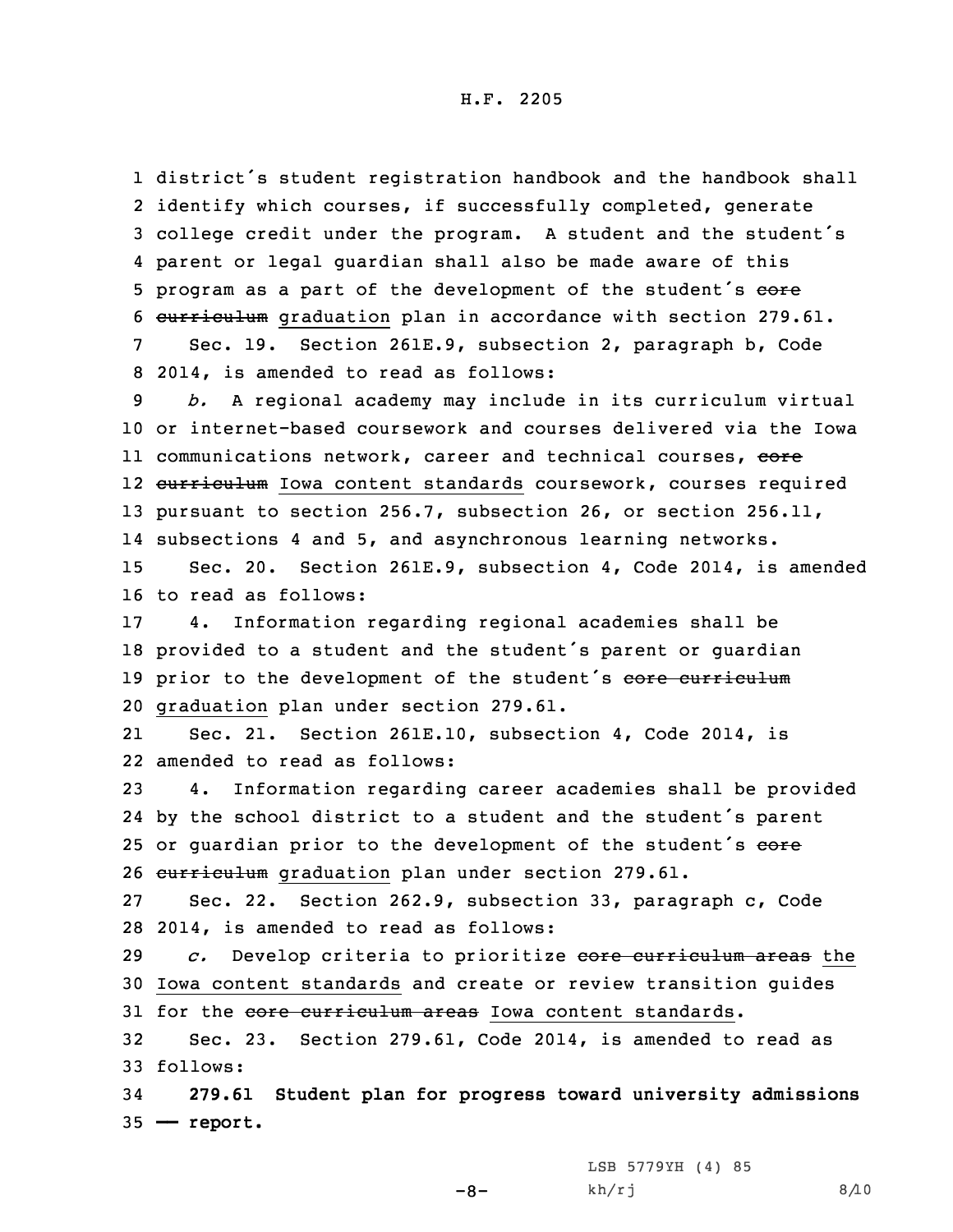11. For the school year beginning July 1, 2008, and each 2 <del>succeeding school year, the</del> The board of directors of each school district shall cooperate with each student enrolled 4 in grade eight to develop for the student a <del>core curriculum</del> plan to guide the student toward the goal of successfully 6 completing, at a minimum, the core curriculum developed high school graduation requirements adopted by the state board of education pursuant to section 256.7, subsection 26, by the time the student graduates from high school. The plan shall include career options and shall identify the coursework needed in grades nine through twelve to support the student's postsecondary education and career options. Additionally, the plan shall include <sup>a</sup> timeline for each student to successfully complete, prior to graduation, all components of the state-designated career information and decision-making system administered by the department in accordance with section 118 of the federal Carl D. Perkins Career and Technical Education Improvement Act of 2006, Pub. L. No. 109-270. The student's 19 parent or guardian shall sign the core curriculum graduation plan developed with the student and the signed plan shall be included in the student's cumulative records.

222. For the school year beginning July 1, 2008, and each 23 succeeding school year, the The board of directors of each 24 school district shall report annually to each student enrolled 25 in grades nine through twelve in the school district, and, if <sup>26</sup> the student is under the age of eighteen, to each student's 27 parent or guardian, the student's progress toward meeting the 28 goal of successfully completing the core curriculum and high 29 school graduation requirements adopted by the state board of 30 education pursuant to section 256.7, subsection 26.

31 Sec. 24. Section 280.3, subsection 3, Code 2014, is amended 32 by striking the subsection.

## 33 EXPLANATION

34 **The inclusion of this explanation does not constitute agreement with** <sup>35</sup> **the explanation's substance by the members of the general assembly.**

 $-9-$ 

LSB 5779YH (4) 85  $kh/rj$  9/10